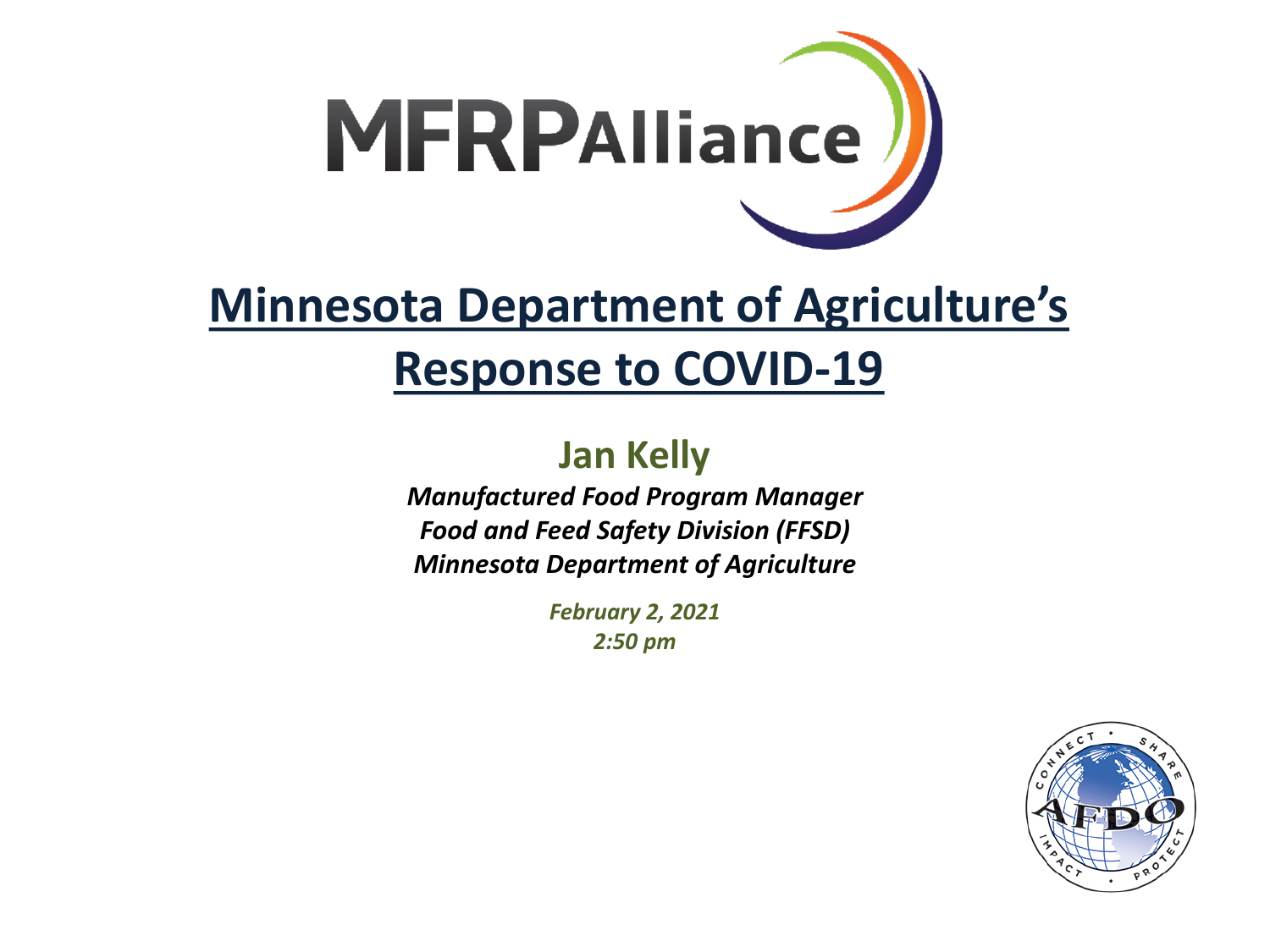# COVID-19 Response

- Rapid Response Team support to firms with Case Clusters
- Manufactured Food Program
	- Outreach to Facilities
	- Modified Approach to Inspections

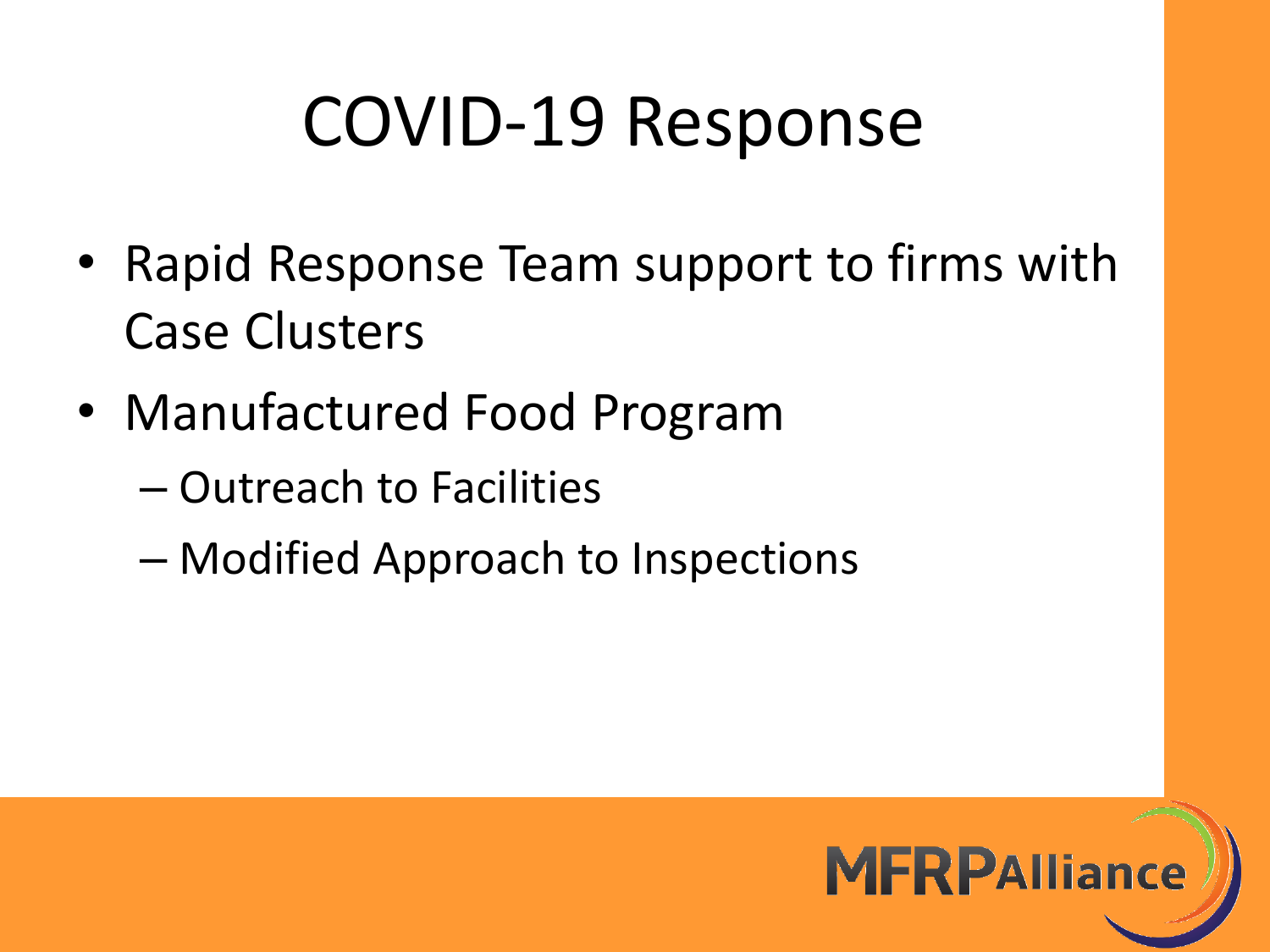### **COVID Best Practices Calls: A Team Approach**



- FFSD RRT played a facilitator role and bring the team together
- Not regulatory calls
- Assess gaps and recommend actions to mitigate spread
- Connect the firm and their employees to answers and resources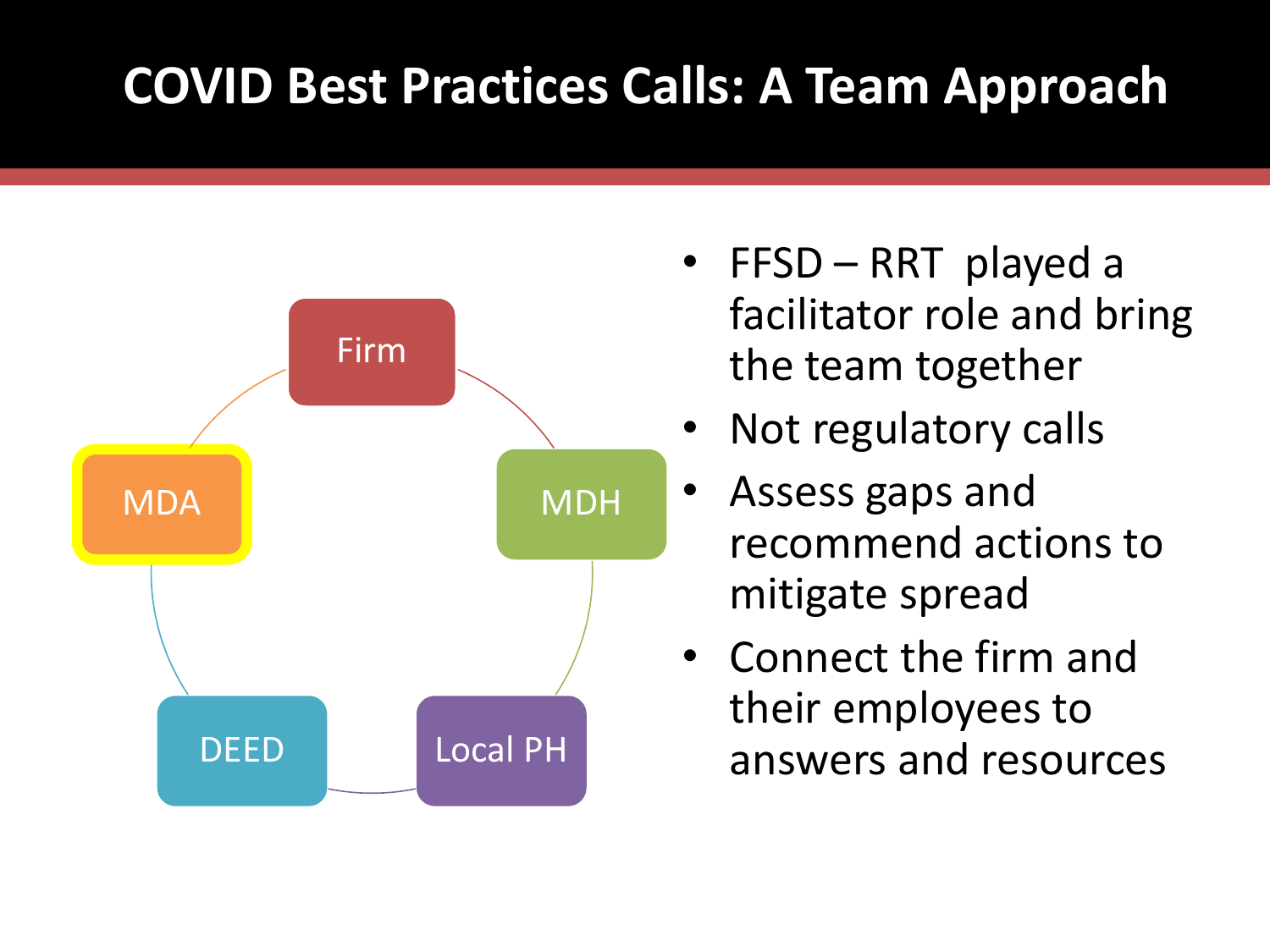

## COVID Preparedness and Response Assessment

- **Do they have a plan?**
- **How are them implementing it?**
- **What steps were taken after employees became ill/tested positive?**
- **Any patterns in where these employees work or other commonalities?**
- **What questions to they have about responding and mitigating spread?**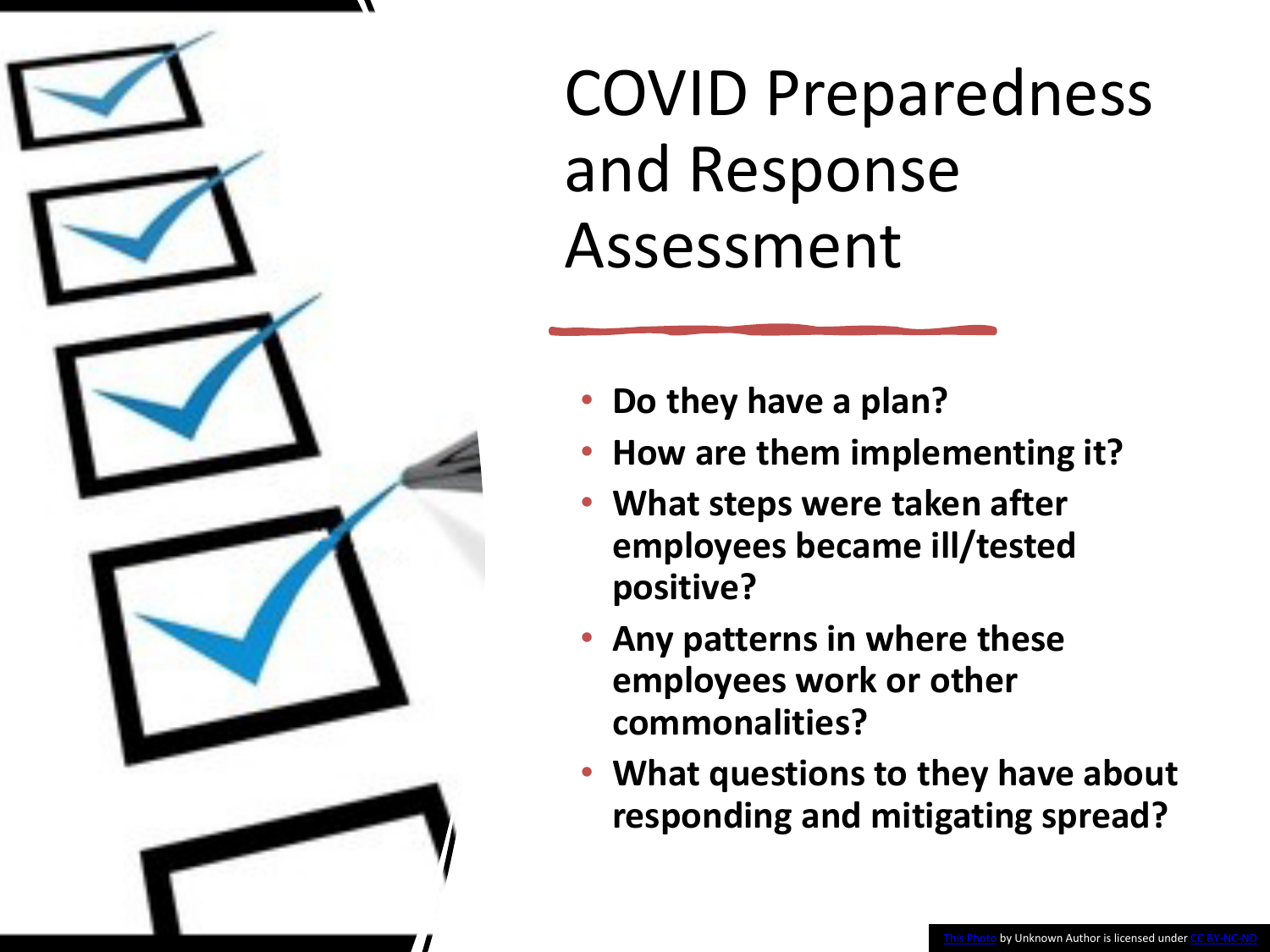# Case Clusters in FFSD facilities



**Other**

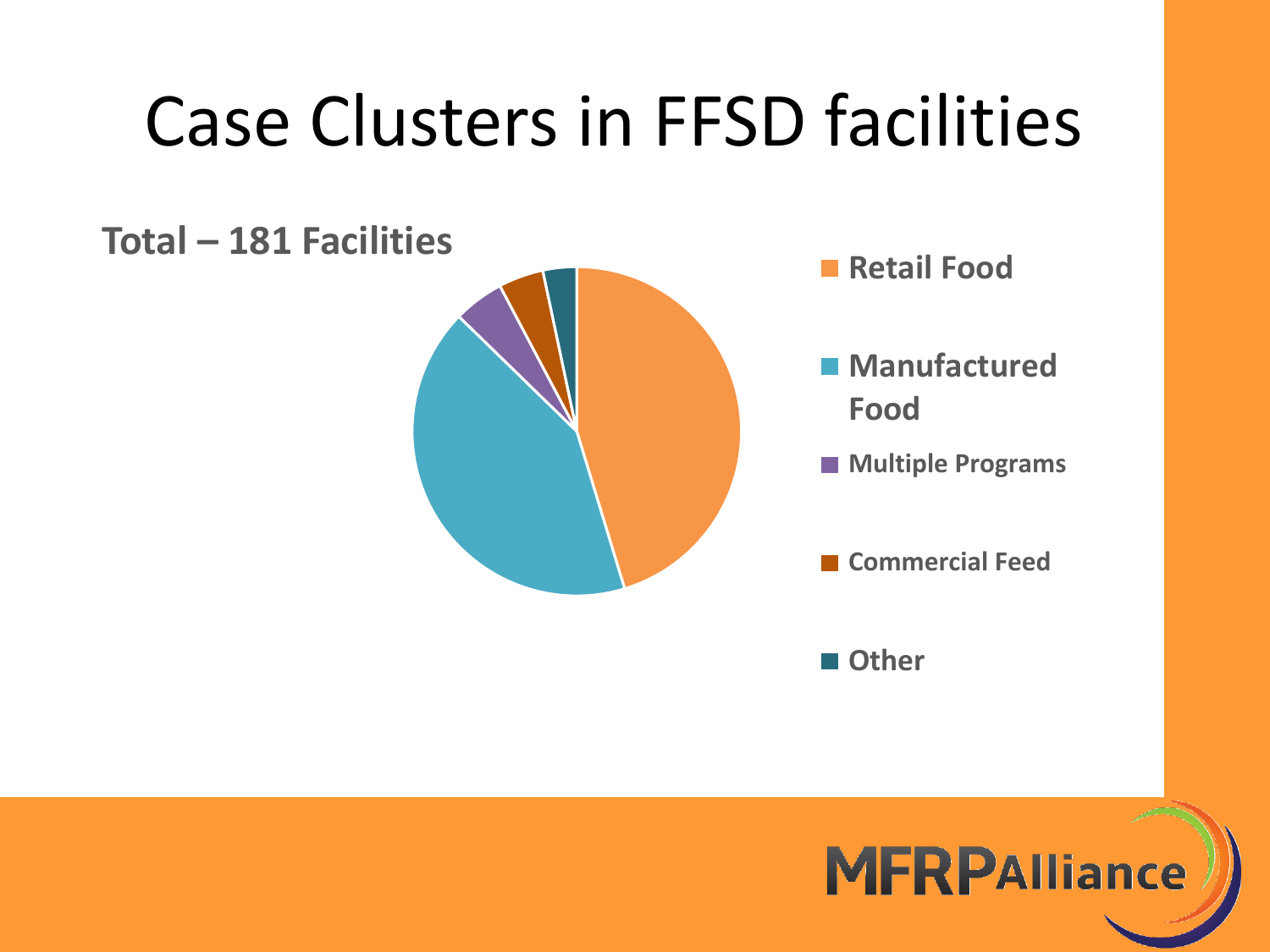

## Manufactured Food Program Outreach Contact Calls

- Outreach opportunity
- Scripted discussion questions
- Data collection in Google Forms survey
- Method to prioritize inspection work
- Not regulatory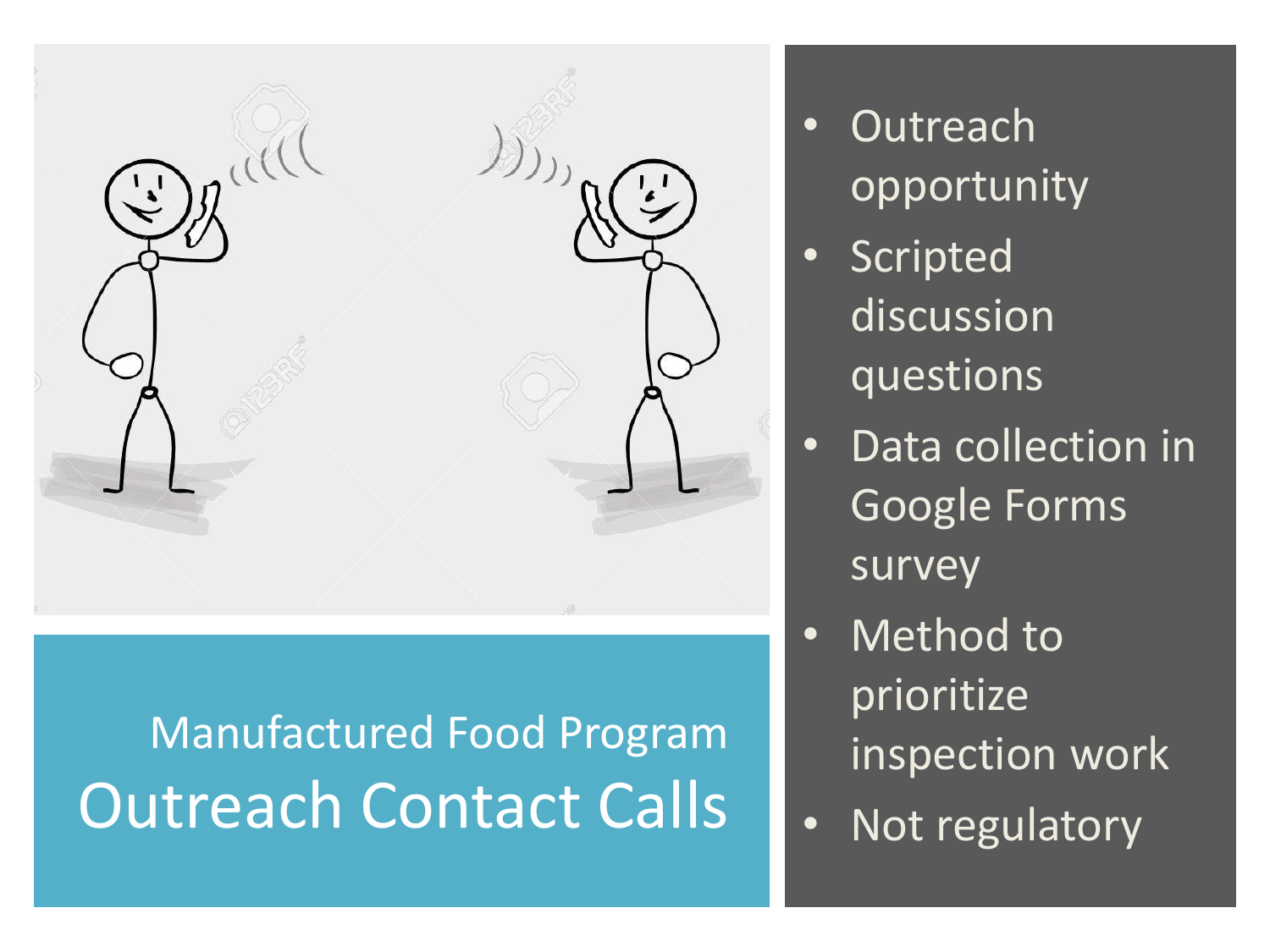Modified Inspection Procedures

- Inspection Protocol -Procedure Clarification
- Inspections and Inspector Health and Safety Precautions
- Virtual Inspections
- Inspection Report